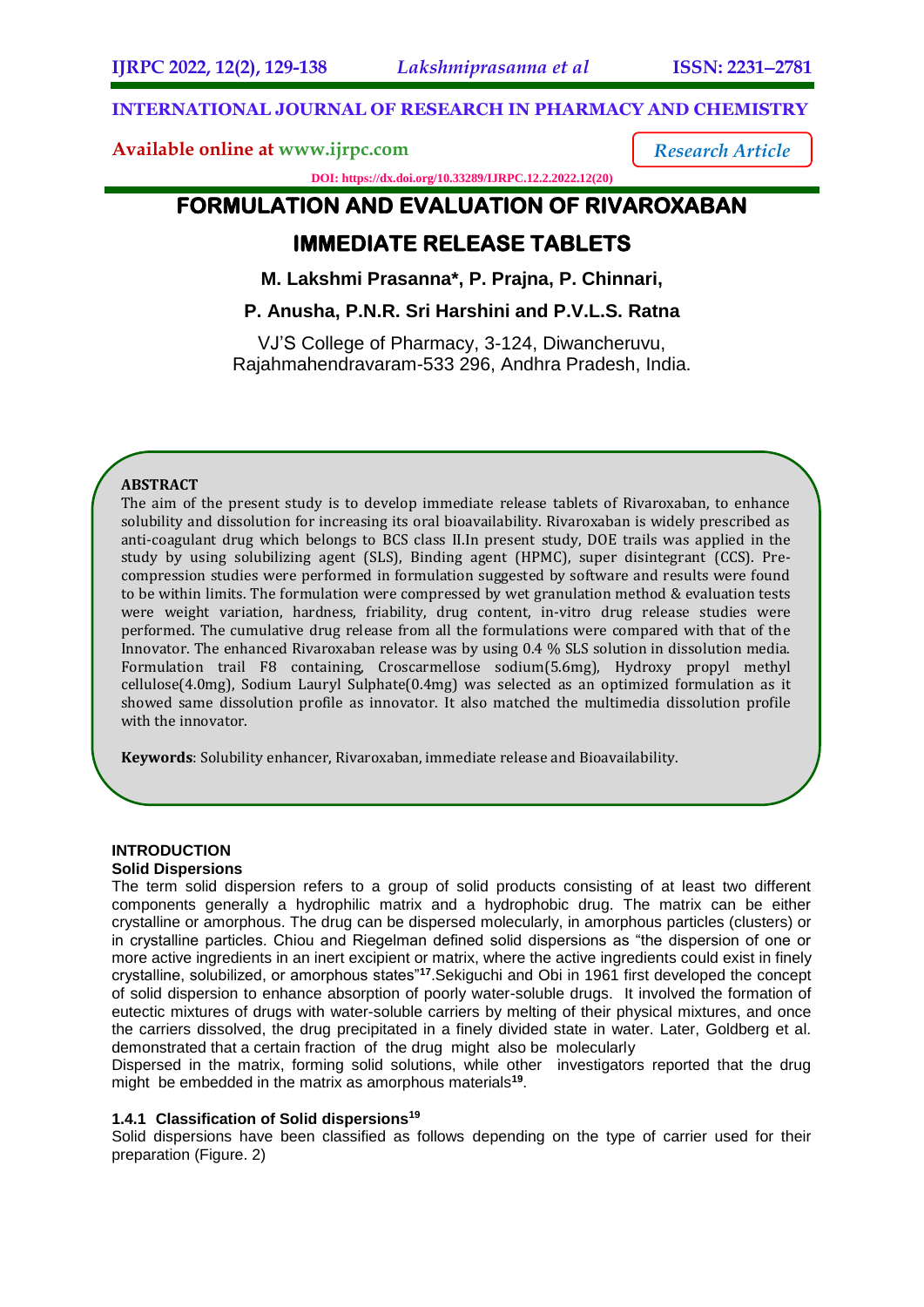

## **I. First generation Solid Dispersions**

These solid dispersions were prepared using crystalline carriers. Crystalline carriers include urea and sugars, which were the first carriers to be employed in solid dispersions. They have the disadvantage of forming crystalline solid dispersions, which were more thermodynamically stable and did not release the drug as quickly as amorphous ones.

## **II.Second generation Solid Dispersions**

These solid dispersions contain amorphous carriers instead of crystalline. Here, the drugs are molecularly dispersed in an irregular form within an amorphous carrier, which are usually polymers. Polymeric carriers have been the most successful for solid dispersions, because they are able to originate amorphous solid dispersions. They are divided into fully synthetic polymers and natural product-based polymers. Fully synthetic polymers include povidone (PVP), polyethylene glycols (PEG) and polymethacrylates. Natural product based polymers are mainly composed of cellulose derivatives, such as hydroxypropylmethylcellulos (HPMC), ethyl cellulose or hydroxypropylcellulose or starch derivates, like cyclodextrins. In second-generation solid dispersions, the drug is in its supersaturated state because of forced solubilization in thecarrier. These systems are able to reduce the drug particle size to nearly a molecular level, to solubilize or co-dissolve the drug by the water-soluble carrier, to provide better wetability and dispersibility of the drug by the carrier material, and to produce amorphous form of thedrug and carriers. In these solid dispersions, the carrier dissolution (or mixtures of carriers) dictates the drug release profile.

#### **III. Third generation Solid Dispersions**

It has been shown that the dissolution profile can be improved if the carrier has surface activity or self-emulsifying properties; therefore third generation solid dispersions appeared. These contain a surfactant carrier, or a mixture of amorphous polymers and surfactants as carriers. These third generation solid dispersions are intended to achieve the highest degree of bioavailability for poorly soluble drugs and to stabilize the solid dispersion, avoiding drug recrystallization. The use of surfactants such as Inulin, Gelucire 44/14 and Poloxamer 407 as carriers was shown to be effective in originating high polymorphic purity and enhancing in-vivo bioavailability. The inclusion of surfactants in the formulation containing a polymeric carrier may help to prevent precipitation and/or protect a fine crystalline precipitate from agglomeration into much larger hydrophobic particles.

However, solid dispersions can also be classified based on the solid-state structure of dispersion.

# **A. Drug and Polymer Exhibiting Immiscibility in Fluid State**

If a drug and polymer are immiscible in their fluid state, it is likely that they would not exhibit miscibility on solidification of the fluid mixture. Such systems may be regarded as similar to their corresponding physical mixtures, although any enhancement in dissolution performance compared to physical mixture may be owing to modification in morphology of drug and/or polymer due to physical transformation (i.e., solid to liquid state and back), intimate drug– polymer mixing, and/or enhanced surface area. Formation of crystalline or amorphous solid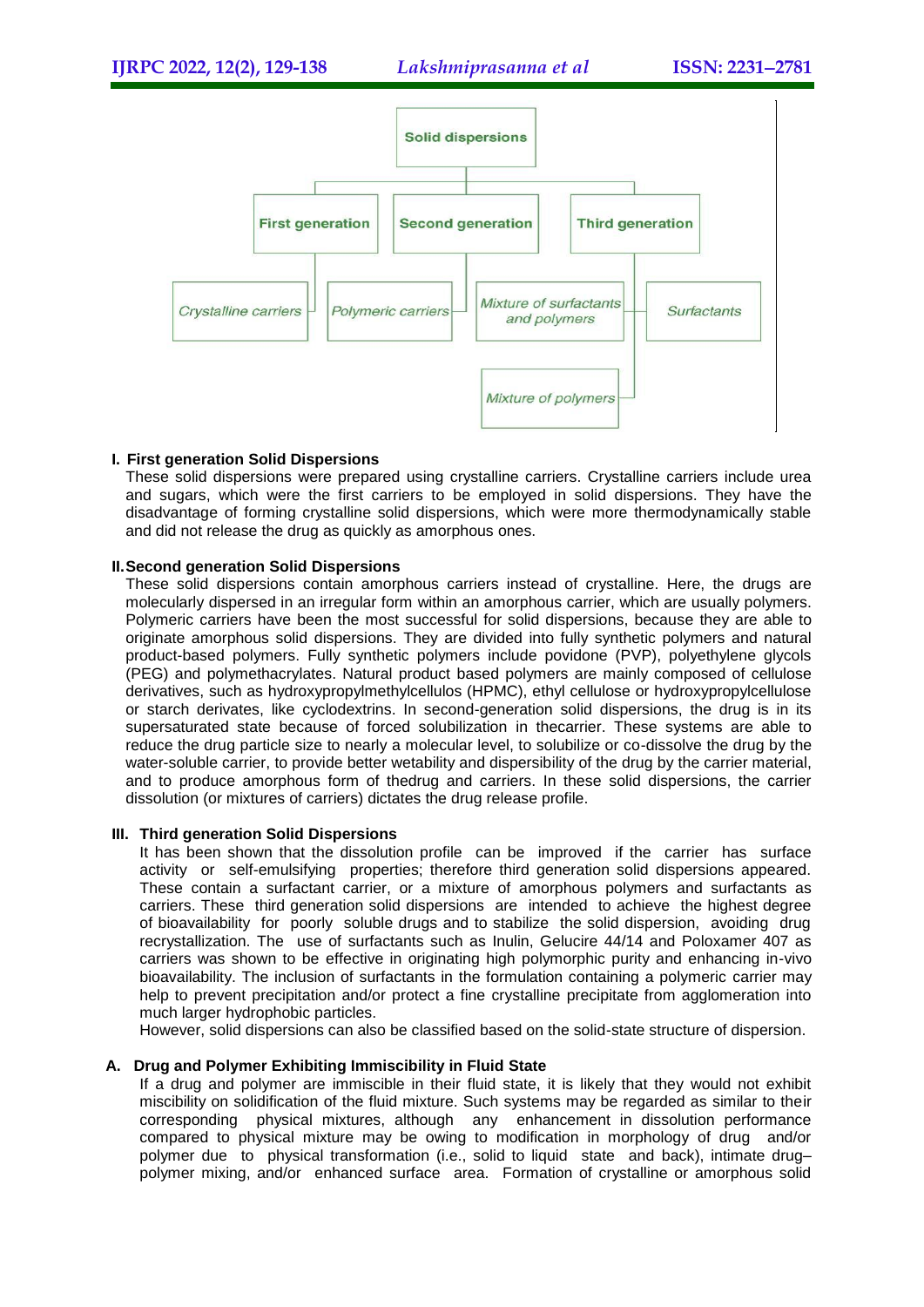dispersions can be influenced by the rate of solidification of mixture and the rate of crystallization of drug, polymer, or both.

## **B. Drug and Polymer Exhibiting Miscibility in Fluid State**

If the drug and polymer are miscible in their fluid state, then the mixture may or may not undergo phase separation during solidification, thereby influencing the structure of solid dispersion**<sup>19</sup>** .

## **B.1 Eutectic Mixtures**

Eutectic mixtures are formed when the drug and polymer are miscible in their molten state, but on cooling, they crystallize as two distinct components with negligible miscibility. When a drug and a carrier are co-melted at their eutectic composition, the melting point of the mixture is lower than the melting point of either drug or carrier alone. While some researchers claim eutectics to be an intimate but inert physical mixture of the two components, others claim that the reduction in the melting point of eutectic mixtures is a direct evidence of molecular interaction between the drug and the carrier. At the eutectic composition, both drug and carrier exist in finely divided state, which results in higher surface area and enhanced dissolution rate of drug. Although not every carrier can form a eutectic with every drug, carriers such as polyethylene glycols (PEG), urea, and Pluronics have demonstrated eutectic formation to enhance dissolution rates of many poorly water soluble drugs.

## **B.2 Crystalline Solid Dispersion**

A crystalline solid dispersion (or suspension) is formed when the rate at which drug crystallizes from drug–polymer miscible mixture is greater than the rate at which drug polymer fluid mixture solidifies. Such a crystalline solid dispersion may differ from that solid dispersion described under Drug and Polymer Exhibiting Immiscibility in Fluid State, where even the drug–polymer fluid mixture is not miscible.

## **B.3 Amorphous Solid Dispersion**

If the drug–polymer fluid mixture is cooled at a rate that does not allow for drug crystallization, then drug is kinetically trapped in its amorphous or a "solidified-liquid" state. Although such systems offer dissolution advantages owing to their higher thermodynamic activity, they also risk the potential for conversion to a more stable and less soluble crystalline form.

#### **B.4 Solid Solution**

Solid solution is a solid dispersion that is miscible in its fluid as well as solid state. Most pharmaceutical solid solutions are amorphous in nature. A crystalline solid solution may result when a crystalline drug is trapped within a crystalline polymeric carrier. Amorphous solid solutions (also termed as amorphous molecular dispersion) have shown to enhance the dissolution rate of poorly soluble drugs. As the drug is molecularly dispersed in the carrier matrix, its effective surface area is significantly higher and hence the dissolution rate is increased. Solid solutions have also improved physical stability of amorphous drugs by inhibiting drug crystallization by minimizing molecular mobility.

#### **C. Multicomponent Solid Dispersion**

Ternary agents have been added to solid dispersion of two components either to enhance drug dissolution rate or to overcome manufacturing or stability issues. Surfactants have been added to solid dispersions to improve the dissolution rate of poorly water-soluble drugs. They have also been used to improve miscibility between drug and polymer or simply to inhibit drug crystallization during storage. Ternary agents in the form of plasticizers have been used in manufacturing of solid dispersions using hot-melt extrusion (HME) technique. These agents act by lowering the processing temperature needed to extrude drug–polymer mixture, thereby minimizing potential degradation.

#### **1.4.2 Advantages of solid dispersions**

- $\triangleright$  Solid dispersions appear to be a better approach to improve drug solubility than these techniques, because they are easier to produce and more applicable.
- $\triangleright$  Solid dispersions are more acceptable to patients than solubilization products, since they give rise to solid oral dosage forms instead of liquid as solubilization products usually do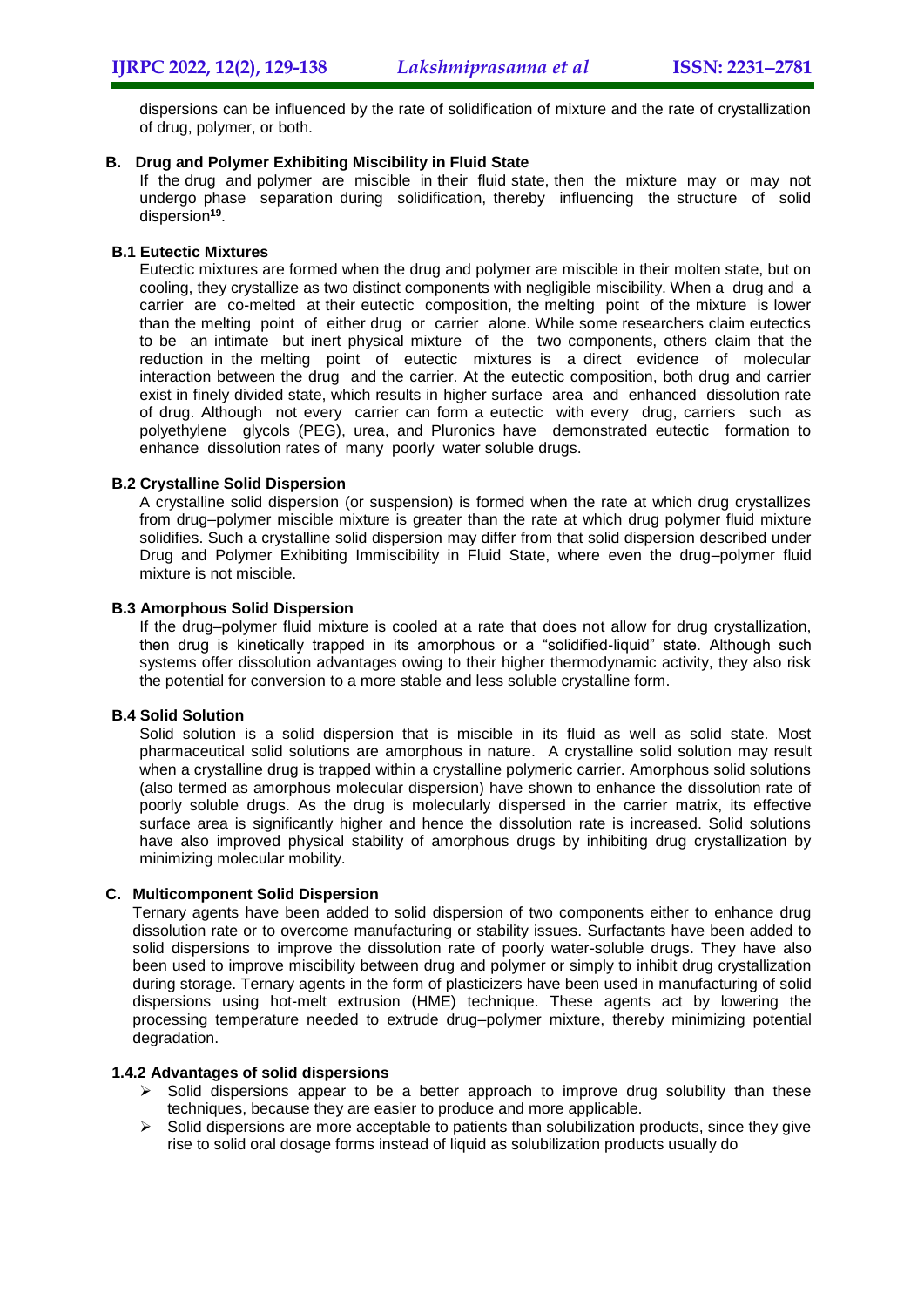#### **Disadvantages of Solid Dispersions<sup>20</sup>**

- $\triangleright$  The effect of moisture on the storage stability of amorphous pharmaceuticals is also a significant concern, because it may increase drug mobility and promote drug crystallization.
- $\triangleright$  Most of the polymers used in solid dispersions can absorb moisture, which may result in phase separation, crystal growth or conversion from the amorphous to the crystalline state or from a meta stable crystalline form to a more stable structure during storage. This may result in decreased solubility and dissolution rate

## **LIST OF MATERIALS**

Rivaroxaban, PlasdoneS360, Crospovidone, PEG 6000, PVP K30, MCC, Talc, Magnesium stearate, Pipperment flavor.

| Ingredients         | F1  | F2  | F3  | F4  | F5  | F6  | F7  | F8  | F9  |
|---------------------|-----|-----|-----|-----|-----|-----|-----|-----|-----|
| Rivaroxaban         | 10  | 10  | 10  | 10  | 10  | 10  | 10  | 10  | 10  |
| Plasdone S 630      | 5   | 10  | 15  | ۰   |     | -   | -   |     |     |
| crospovidone        |     | -   |     | 5   | 10  | 15  | -   | -   | -   |
| PEG 6000            |     | -   |     | -   |     | -   | 5   | 10  | 15  |
| PVP <sub>30</sub>   | 10  | 10  | 10  | 10  | 10  | 10  | 10  | 10  | 10  |
| <b>MCC</b>          | 85  | 80  | 75  | 85  | 80  | 75  | 85  | 80  | 75  |
| Talc                | 5   | 5   | 5   | 5   | 5   | 5   | 5   | 5   | 5   |
| Mg.Stearate         | 5   | 5   | 5   | 5   | 5   | 5   | 5   | 5   | 5   |
| <b>Total weight</b> | 120 | 120 | 120 | 120 | 120 | 120 | 120 | 120 | 120 |

#### **FORMULATION TABLE**

| LIJI UF EWUIFMENT J |                              |                                        |  |  |  |  |  |
|---------------------|------------------------------|----------------------------------------|--|--|--|--|--|
| <b>S. NO.</b>       | <b>EQUIPMENT</b>             | <b>MODEL/SOURCE</b>                    |  |  |  |  |  |
|                     | UV-Spectrophotometer         | Labindia UV 3000+                      |  |  |  |  |  |
|                     | Digital Balance              | Scale-TEC                              |  |  |  |  |  |
|                     | Digital PH Meter             | Systronic Electronics, Mumbai          |  |  |  |  |  |
|                     | <b>Dissolution Apparatus</b> | Electrolab TDT-08L                     |  |  |  |  |  |
|                     | Hot Air Oven                 | Tempo Instruments & Equipments, Mumbai |  |  |  |  |  |

#### **LIST OF EQUIPMENT'S**

# **RESULTS AND DICUSSION**

- **1. Construction of Standard calibration curve of Rivaroxaban in 6.8 phosphate buffer**
	- The absorbance of the solution was measured at 270nm, using UV spectrometer with 6.8 phosphate buffer as blank. The values are shown in table. A graph of absorbance Vs Concentration was plotted which indicated in compliance to Beer's law in the concentration range 2 to 10 µg/ml.

#### **Standard Calibration graph values of Rivaroxaban in 6.8 phosphate buffer at λMax =270 nm**

| Concentration<br>$(\mu g / \text{ml})$ | <b>Absorbance</b> |  |  |
|----------------------------------------|-------------------|--|--|
|                                        |                   |  |  |
| 2                                      | 0.121             |  |  |
|                                        | 0.234             |  |  |
| ิค                                     | 0.362             |  |  |
|                                        | 0.471             |  |  |
|                                        | 0.598             |  |  |

Standard plot of Rivaroxaban by taking absorbance on Y – axis and concentration ( $\mu$ g/ml) on X – axis, the plot is shown fig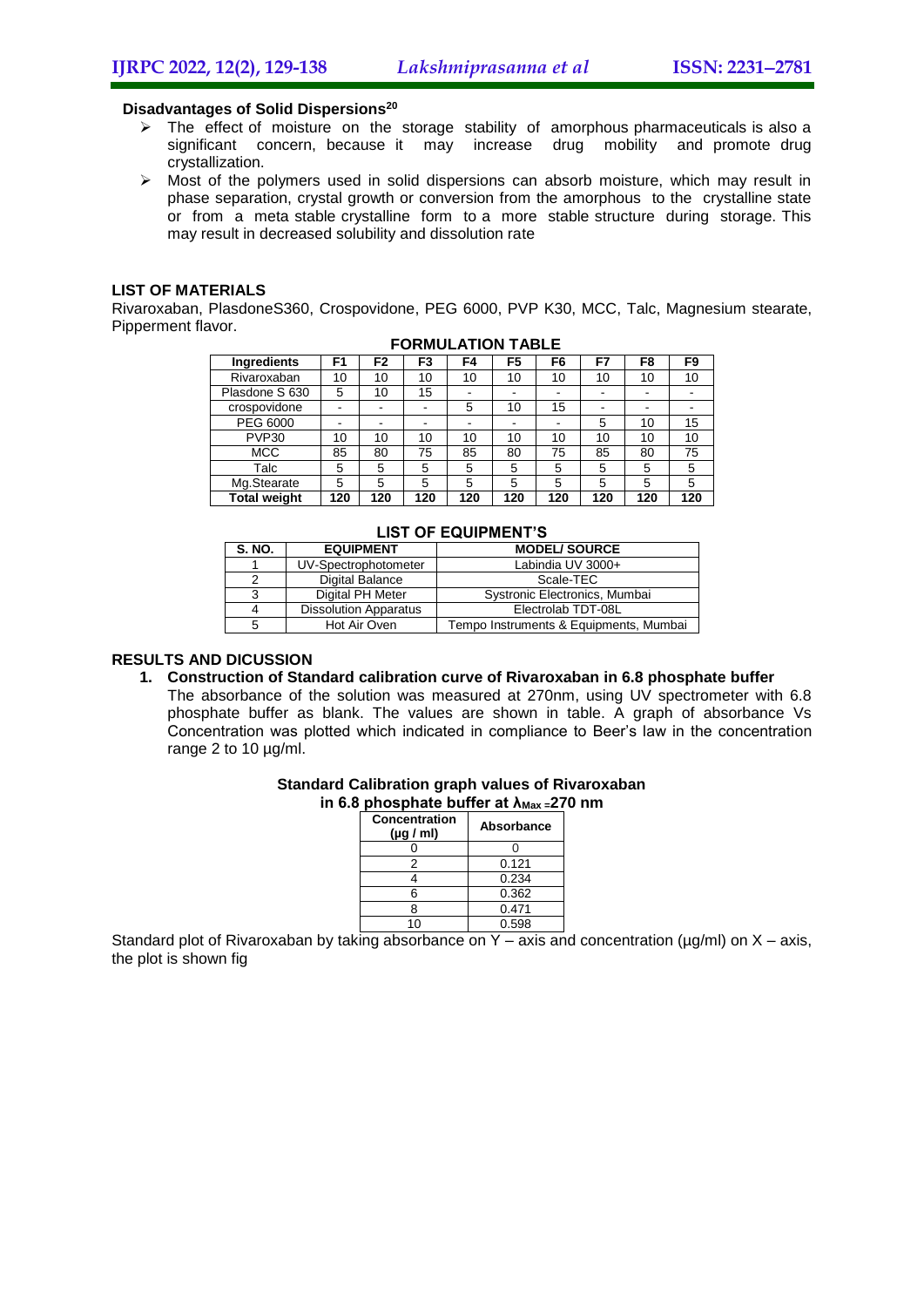

**Fig. 12: Standard calibration curve of Rivaroxaban in 0.1N HCl**

#### **Inference**

The standard calibration curve of Rivaroxaban in 6.8 phosphate buffer showed good correlation with regression value of 0.999

#### **III. Evaluation of Tablets**

| <u>KIVULOAADAH IIIIIIIIGUIALE LEIGASE LADIGLS</u> |                                              |                                            |               |                          |                     |  |  |  |
|---------------------------------------------------|----------------------------------------------|--------------------------------------------|---------------|--------------------------|---------------------|--|--|--|
| <b>Formulation</b><br>Code                        | <b>Bulk density</b><br>(Kq/cm <sup>3</sup> ) | Tapped<br>density<br>(Kg/cm <sup>3</sup> ) | Cars<br>index | <b>Hausners</b><br>ratio | Angle of repose (°) |  |  |  |
| F <sub>1</sub>                                    | 0.28                                         | 0.32                                       | 12.95         | 1.15                     | 32.62               |  |  |  |
| F <sub>2</sub>                                    | 0.29                                         | 0.31                                       | 8.29          | 1.09                     | 29.47               |  |  |  |
| F3                                                | 0.29                                         | 0.31                                       | 4.90          | 1.05                     | 25.58               |  |  |  |
| F4                                                | 0.32                                         | 0.34                                       | 5.66          | 1.06                     | 26.77               |  |  |  |
| F <sub>5</sub>                                    | 0.31                                         | 0.34                                       | 7.99          | 1.09                     | 28.47               |  |  |  |
| F6                                                | 0.32                                         | 0.35                                       | 7.79          | 1.08                     | 27.17               |  |  |  |
| F7                                                | 0.30                                         | 0.32                                       | 8.83          | 1.10                     | 29.58               |  |  |  |
| F8                                                | 0.29                                         | 0.32                                       | 9.70          | 1.11                     | 30.11               |  |  |  |
| F9                                                | 0.28                                         | 0.32                                       | 10.52         | 1.12                     | 31.42               |  |  |  |

#### **Table 13: Pre compression studies of Rivoroxaban immediate release tablets**

#### **Inference**

- The prepared tablets were evaluated for their flow properties; the results for the blends of compression tablets were shown in Table.
- The bulk density and the tapped density for all formulations were found to be almost similar.
- The Carr's index and Hausner's ratio were found to be in the range of  $\leq 18$  and 1.0 to 1.56 respectively, indicating good flow and compressibility of the blends.
- The angle of repose for all the formulations was found to be 25.58 to 33.72 which indicating passable flow (i.e. incorporation of glidant will enhance its flow).

**Post compression studies of Rivaroxaban Immediate Release Tablets**

| <b>Formulation</b><br>Code | %<br>weight<br>variation | <b>Thickness</b><br>(mm) | <b>Hardness</b><br>(Kg/cm <sup>2</sup> ) | %<br>friability | <b>Disintegration</b><br>time (Sec) | <b>Dispersio</b><br>n time<br>(Sec) | Water<br>absorptio<br>n ratio | % Drug<br><b>Content</b> |
|----------------------------|--------------------------|--------------------------|------------------------------------------|-----------------|-------------------------------------|-------------------------------------|-------------------------------|--------------------------|
| F <sub>1</sub>             | 3.02                     | 3.17                     | 3.8                                      | 0.38            | 56.49                               | 49.58                               | 73.58                         | 99.86                    |
| F <sub>2</sub>             | 4.13                     | 3.12                     | 3.7                                      | 0.28            | 42.47                               | 35.39                               | 79.68                         | 99.35                    |
| F3                         | 2.19                     | 3.08                     | 3.6                                      | 0.51            | 39.59                               | 34.96                               | 76.4                          | 100.83                   |
| F4                         | 5.31                     | 3.18                     | 3.7                                      | 0.37            | 41.59                               | 40.87                               | 89.57                         | 100.43                   |
| F5                         | 2.93                     | 3.12                     | 3.6                                      | 0.54            | 25.39                               | 21.98                               | 91.47                         | 101.16                   |
| F6                         | 3.82                     | 3.16                     | 3.6                                      | 0.28            | 22.94                               | 16.49                               | 92.48                         | 100.34                   |
| F7                         | 4.39                     | 3.12                     | 3.6                                      | 0.36            | 28.49                               | 21.43                               | 87.48                         | 99.38                    |
| F <sub>8</sub>             | 5.22                     | 3.19                     | 3.7                                      | 0.34            | 29.51                               | 19.39                               | 88.39                         | 99.51                    |
| F <sub>9</sub>             | 2.99                     | 3.07                     | 3.7                                      | 0.36            | 30.59                               | 24.51                               | 85.39                         | 99.61                    |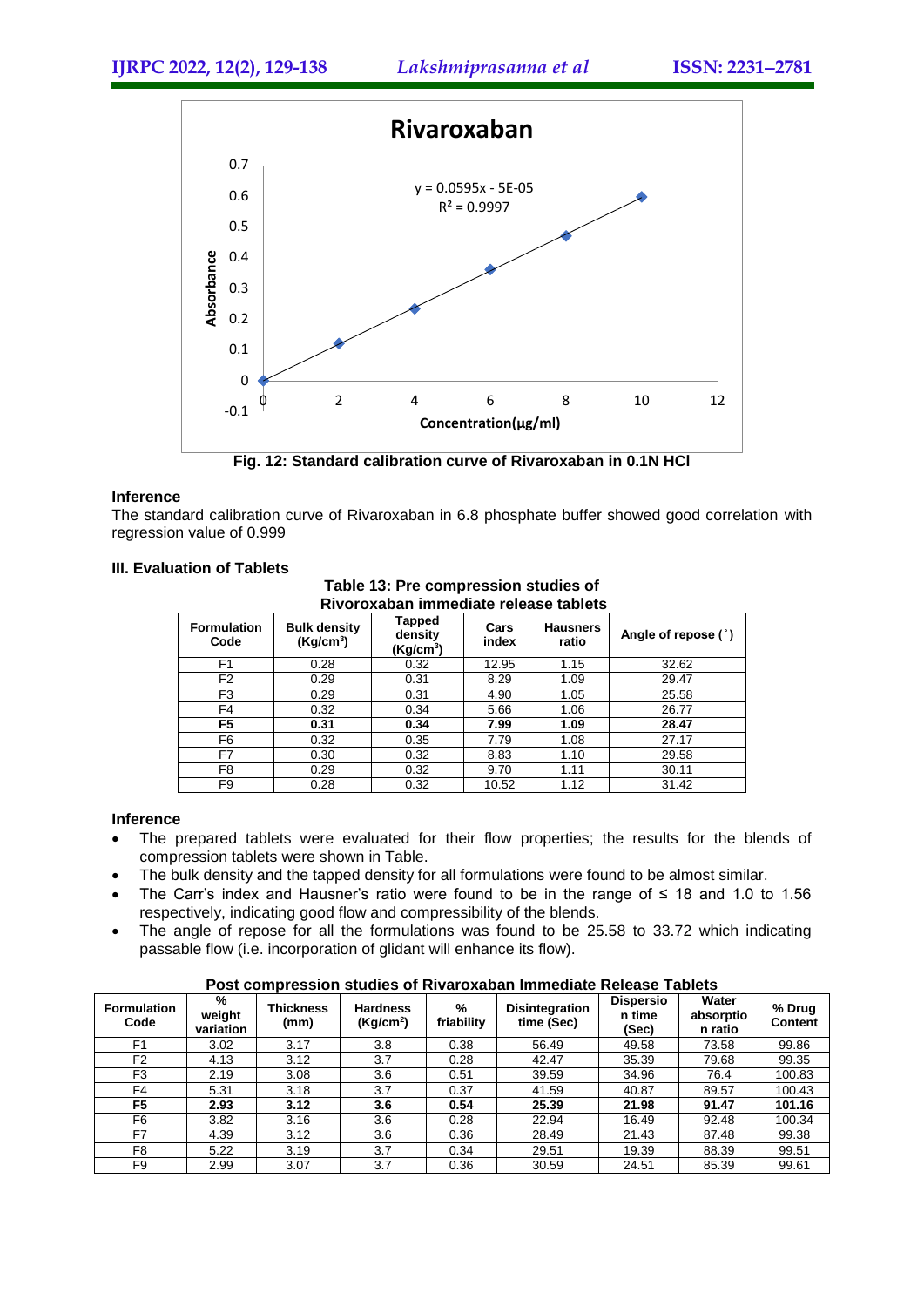#### **Inference**

- The variation in weight was within the range of ±10% complying with pharmacopoeia specifications of USP.
- The thickness for different formulations was found to be between 3.07 to 3.19 mm
- The hardness for different formulations was found to be between 3.6 to 3.8 kg/cm<sup>2</sup>, indicating satisfactory mechanical strength
- The friability was < 1.0% W/W for all the formulations, which is an indication of good mechanical resistance of the tablet.
- The disintegration for different formulations was found to be between 22.94 to 56.49 sec
- The dispersion time for different formulations was found to be between 19.39 to 49.58 sec
- The water absorption ratio for different formulations was found to be between 73.58 to 92.48 %
- The drug content was found to be within limits 98 to 102 %.

**Table 16: In-vitro Dissolution results for formulation trails Time (min) F1 F2 F3 F4 F5 F6 F7 F8 F9** 0 0 0 0 0 0 0 0 0 0 0 0 3 | 30.29 | 32.94 | 32.19 | 31.84 | **42.98** | 43.19 | 35.38 | 39.29 | 43.29 6 47.28 54.27 63.86 63.29 **76.37** 75.47 54.12 71.39 73.49 9 71.39 77.47 87.97 87.46 **99.71** 99.97 74.25 92.38 93.74 12 | 88.27 | 92.46 | 99.46 | 98.46 | | | 91.38 | 99.51 | 99.96 15 | 99.31 | 99.21 | 99.93 | 99.93 | 99.73



**Fig. 13: Comparative dissolution profile for F1, F2 and F3 formulations**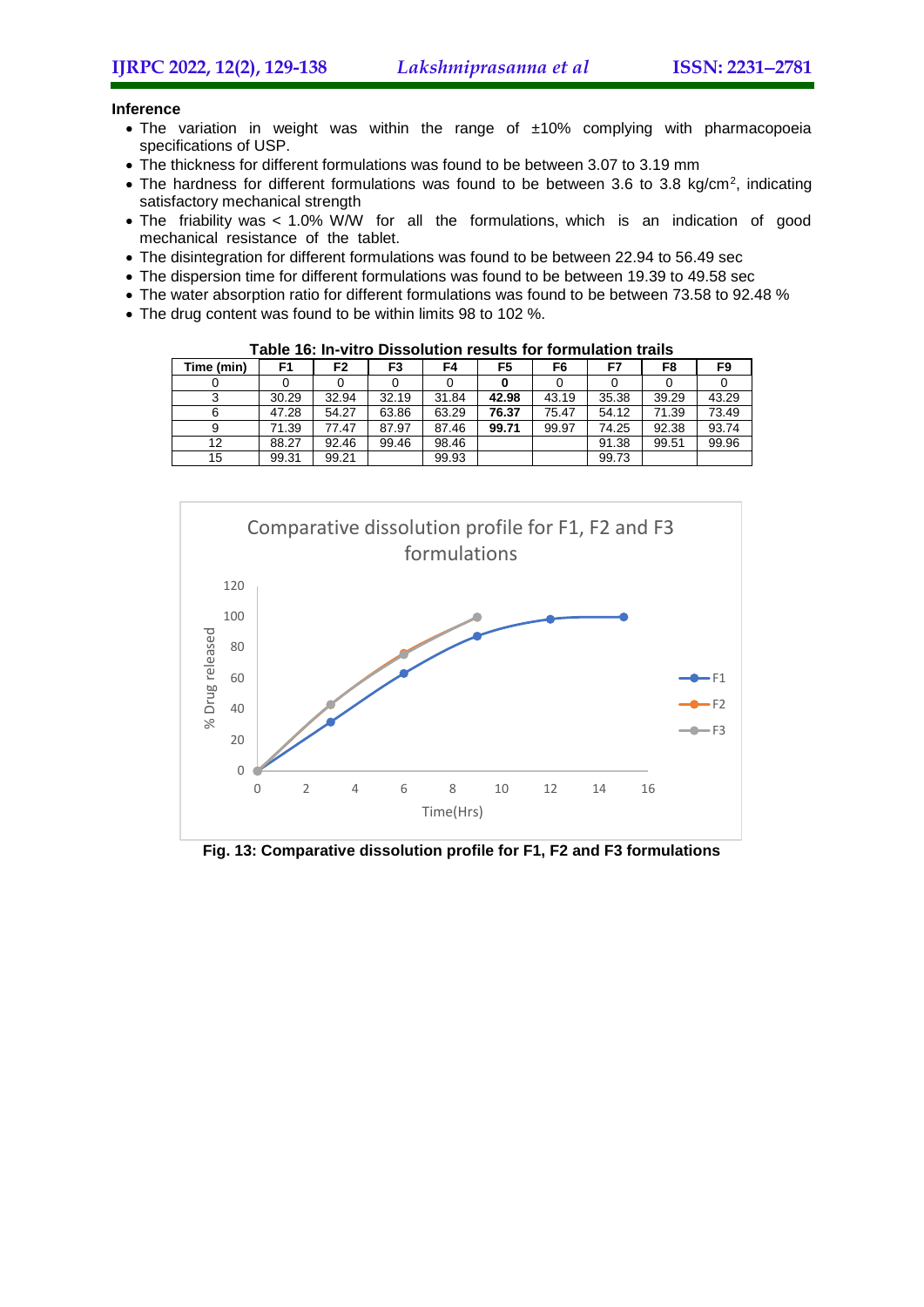

**Fig. 15: Comparative dissolution profile for F7, F8 and F9 formulations**



**Zero order plot for best formulationF2**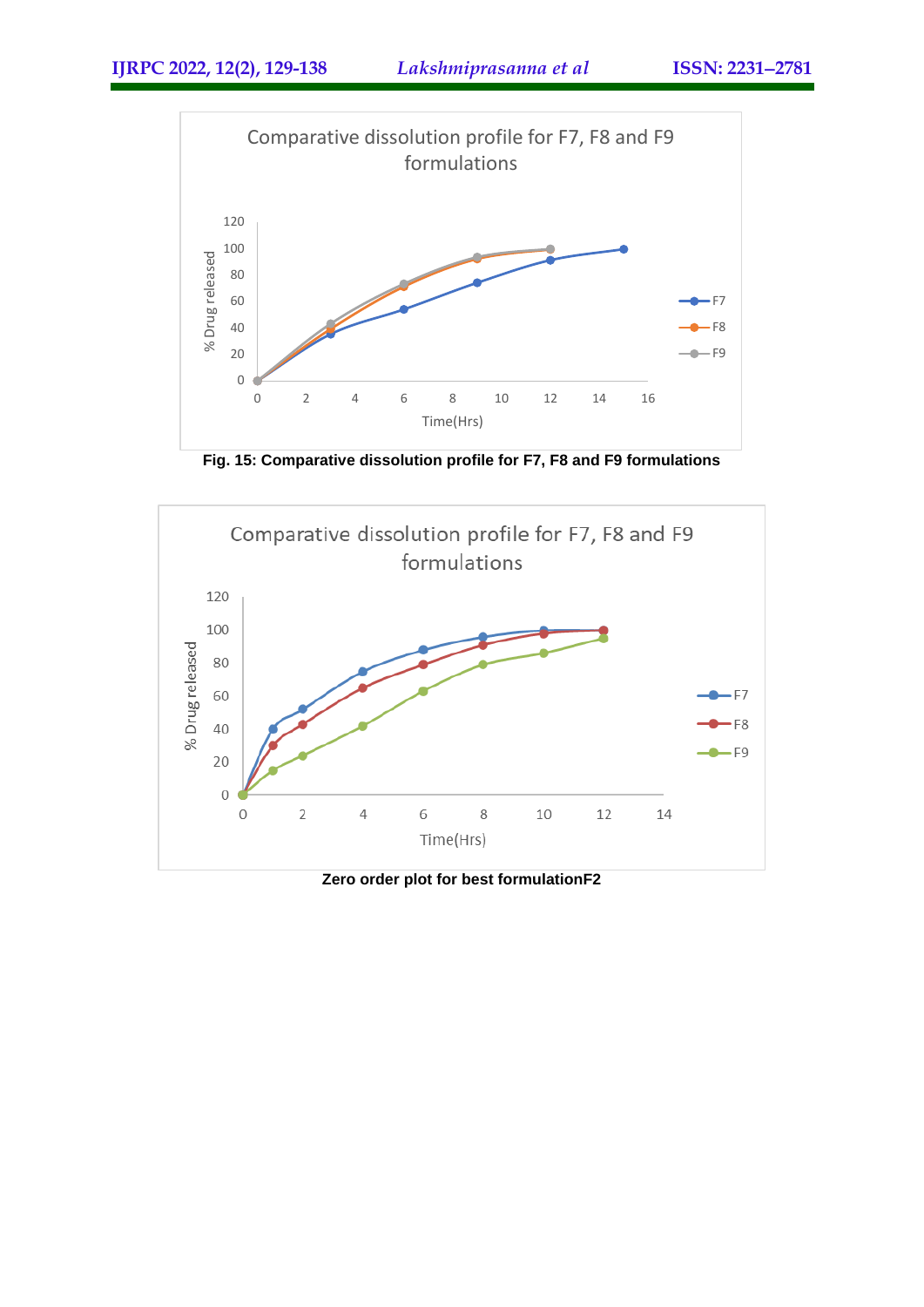



**Fig. 13: First order plot for best formulation F2**

# **SUMMARY AND CONCLUSION**

- 1. From the FT-IR spectra the interference was verified and found that Rivaroxaban did not interfere with the excipients used.
- 2. Direct compression method was established to manufacture immediate release tablets of Rivaroxaban.
- 3. Immediate release tablets of Rivaroxaban were successfully prepared using Plasdone S630, Crospovidone and PEG 6000.
- 4. Evaluation parameters like Weight variation, Thickness, Hardness, Friability,and drug content indicate that values were within permissible limit for all formulations.
- 5. *In vitro* drug release study was carried out and based on the results; F5 was identified as the best formulation among all the other formulations.
- 6. The Plasdone S630 used formulation has shown better release profile than compared with other formulations.

Thus, we are able to achieve our objective of preparing oral disintegrating tablets of Rivaroxaban with minimum excipients and simple method of manufacture and enhance the solubility of the drug.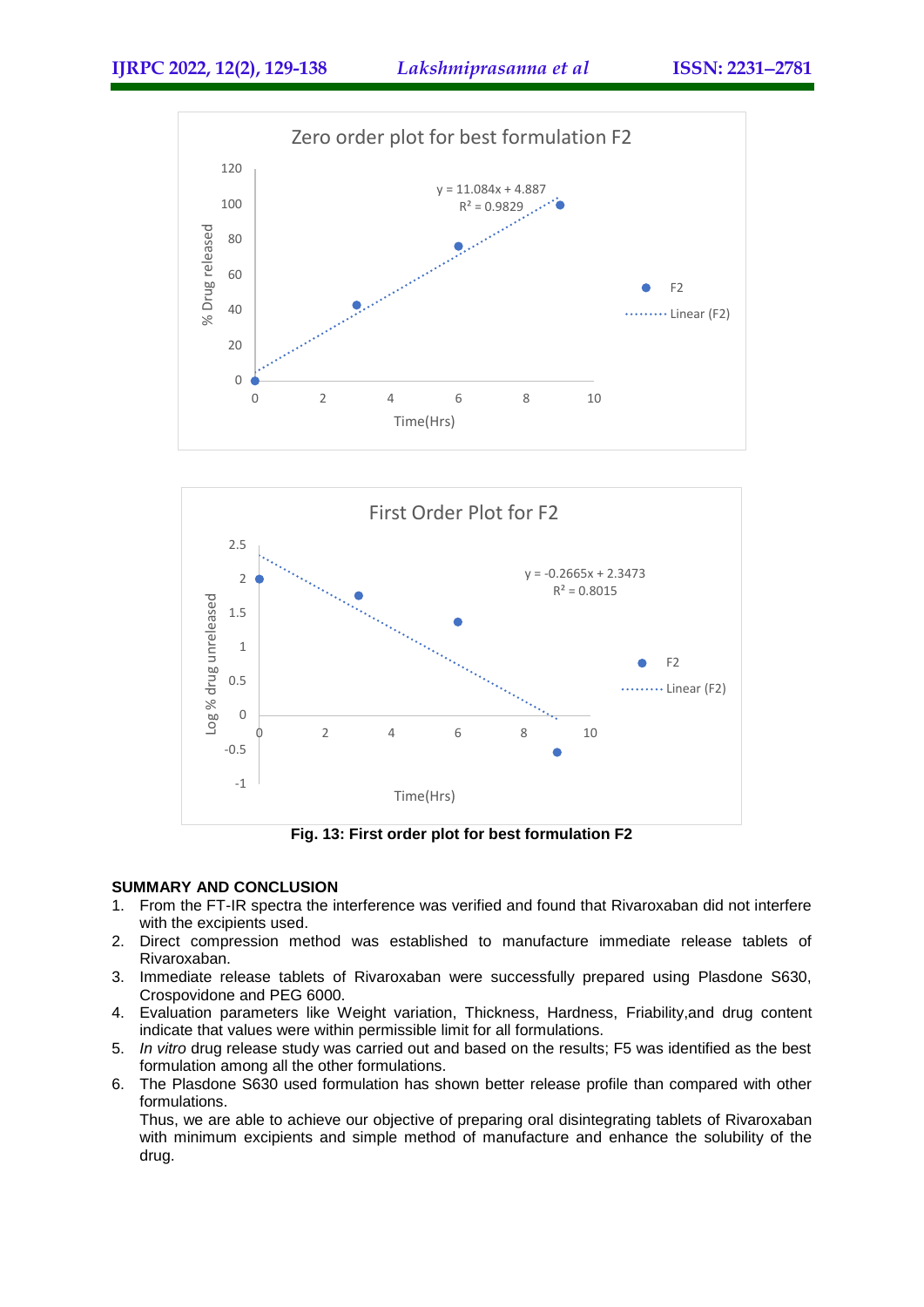# **BIBILOGRAPHY**

- 1. Alfred martin, Physical pharmacy, fifth edition, Lippincott, Williams and wilking, Newyork. 2007; 230-245 and 337-345.
- 2. Michael E Aulton. Pharmaceutics the scienece of dosage form design, second edition, Churchill Living stone, New York. 2002;15-32.
- 3. James swarbrick and James Boylan. Encyclopedia of pharmaceutical technology second edition, marcel Dakker, Ic. 2002;1:717-727.
- 4. Brahmankar DM and Sunil B Jaiswal. Biopharmaceutics and pharmacokinetics A treatise, first edition,Vallabhprakashan, Delhi. 1995;19-25.
- 5. Gong Y, Grant DJW and Brittain HG. Principles of Solubility in Augustijns P, Brewster ME (Eds.). Solvent Systems and Their Selection in Pharmaceutics and Biopharmaceutics. Springer Science Business Media, LLC, New York. 2007;1- 27.
- 6. USP 28-NF 23. The United States Pharmacopoeial Convention, Rockville, MD. 2005;2875.
- 7. Zamora I, Ridderstrom M, Ungell A, Andersson T and Afzelius L. Progress in ADME Prediction Using GRID-Molecular Interaction Fields, in: G. Cruciani (Ed.), Molecular Interaction Fields - Applications in Drug Discovery and ADME Prediction, Wiley-VCH, Verlag, GmbH & Co. KGaA, Weinheim. 2006;228.
- 8. Mannhold R, Berellini G, Carosati E and Benedetti P. Use of MIF-based VolSurf Descriptors in Physicochemical and Pharmacokinetic Studies in G. Cruciani (Ed.). Molecular Interaction Fields - Applications in Drug Discovery and ADME Prediction, Wiley-VCH, Verlag, GmbH, KGaA Co and Weinheim. 2006;180.
- 9. Brittain HG. Ionic Equilibria and the pH Dependence of Solubility, in: P. Augustijns, M. E. Brewster (Eds.), Solvent Systems and Their Selection in Pharmaceutics and Biopharmaceutics, Springer Science + Business Media, LLC, New York. 2007;43.
- 10. Yu L. An Integrated Model for Determining Causes for Poor Oral Drug Absorption. Pharm Res. 1999;16:1883–1887.
- 11. Prentis RA, Lis Y and Walker SR. Pharmaceutical Innovation by Seven UK owned Pharmaceutical Companies. Br. J Clin Pharmacol. 1988;25:387–396.
- 12. Bai JPF, Guo J and Chaubal MV. Use of Nonactive Pharmaceutical Excipients in Oral Drug Formulations: Biopharmaceutical Classification System Considerations, in: A. Katdare, M. V. Chaubal (Eds.), Excipient Development for Pharmaceutical, Biotechnology, and Drug Delivery Systems, Informa Healthcare, USA. 2006;182-188.
- 13. Brewster ME, Mackie C, Noppe M, Lampo A and Loftsson T. The Use of Solubilizing Excipients and Approaches to Generate Toxicology Vehicles for Contemporary Drug.
- 14. Pipelines in Augustijns P and Brewster ME. (Eds.), Solvent Systems and Their Selection in Pharmaceutics and Biopharmaceutics. Springer Science Business Media, LLC, New York. 2007; 222.
- 15. Guidance for Industry, Waiver of In Vivo Bioavailability and Bioequivalence Studies for Immediate-Release Solid Oral Dosage Forms Based on a Biopharmaceutics Classification System, U.S. Department of Health and Human Services, Food and Drug Administration Center for Drug Evaluation and Research (CDER). August 2000. <http://www.fda.gov/cder/guidance/index.htm >.
- 16. Shinde AJ. Solubilization of Poorly Soluble Drugs: A Review. Latest Reviews. 2007;5(6).
- 17. Leuner C and Dressman J. Improving drug solubility for oral delivery using solid dispersions. Eur J Pharm Biopharm. 2000;50:47-60.
- 18. Chiou WL and Riegelman S. Pharmaceutical application of solid dispersion systems. J Pharm Sci. 1971;60(9):1281-1302.
- 19. Vasanthavada M, Tong W and Serajuddin ATM. Development of Solid Dispersion for Poorly Water-Soluble Drugs, in: R. Liu (Ed.), Water-Insoluble Drug Formulation, second edition., CRC Press, Taylor and Francis Group, Boca Raton, FL. 2008;499-529.
- 20. Vasconcelos T, Sarmento B and Costa P. Solid dispersions as strategy to improve oral bioavailability of poor water soluble drugs. Drug Discov Today. 2007;12:1068-1075.
- 21. Serajuddin ATM. Solid dispersion of poorly water-soluble drugs: Early promises, subsequent problems, and recent breakthroughs. J Pharm Sci. 1999;88:1058–1066.
- 22. Sharma DK and Joshi SB. Solubility Enhancement Strategies for Poorly Water-Soluble Drugs in Solid Dispersions: A Review. Asian J Pharm. 2007;1:9-19.
- 23. Jung KE, Chun MK, Jang JS, Lee IH, Lee KR and Choi HK. Preparation of a solid dispersion of felodipine using a solvent wetting method, Eur. J. Pharm. Biopharm. 2006;64:200–205.
- 24. Dhirendra K, Lewis S, Udupa N and Atin K. Solid Dispersions. A Review. Pak J Pharm Sci. 2009; 22(2):234-246.